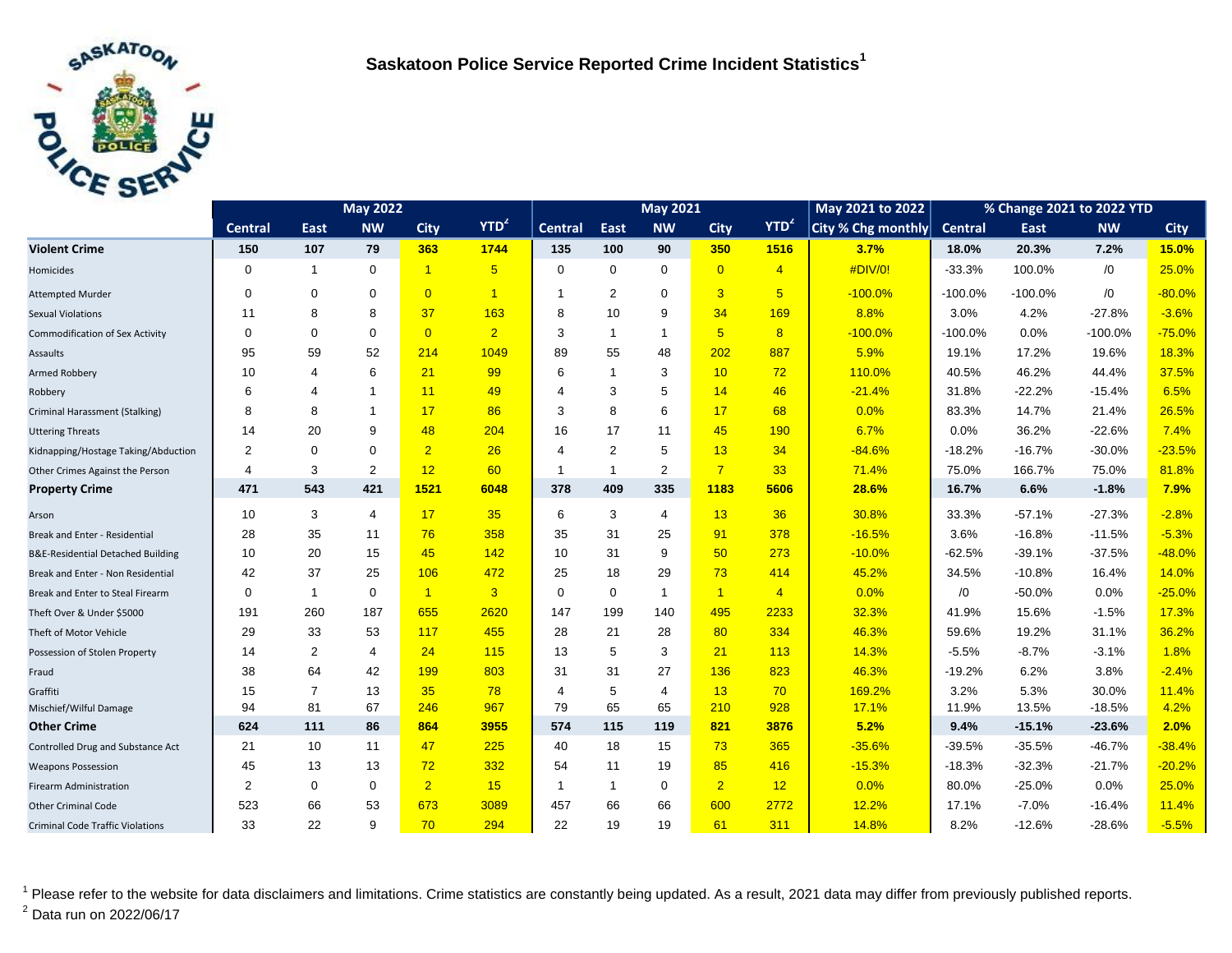## **Saskatoon Police Service Enforcement and Workload**

| <b>Enforcement</b>                      | $\overline{May-22}$ | $May-21$       | <b>YTD</b><br>2022 | <b>YTD</b><br>2021 | YTD %Chg     | <b>Workload</b>       |        | May-22 May-21  | <b>YTD</b><br>2022 | <b>YTD</b><br>2021 | YTD %Chg |
|-----------------------------------------|---------------------|----------------|--------------------|--------------------|--------------|-----------------------|--------|----------------|--------------------|--------------------|----------|
| <b>Traffic Tickets (Charges)</b>        |                     |                |                    |                    |              | <b>Communications</b> |        |                |                    |                    |          |
| <b>Total Tickets Issued</b>             | 2,486               | 3,013          | 9,996              | 12,896             |              | -22.5% Total Calls    | 12,276 | 11,011         | 53,799             | 47,490             | 13.3%    |
| Provincial Traffic Safety Act           | 618                 | 897            | 3,202              | 4,659              | $-31.3%$     | Dispatched            | 8,164  | 7,025          | 34,772             | 29,887             | 16.3%    |
| Provincial Vehicle Equipment Regu       | 85                  | 132            | 463                | 1,074              | $-56.9%$     | Not Dispatched        | 4,112  | 3,986          | 19,027             | 17,603             | 8.1%     |
| <b>Other Provincial</b>                 | 43                  | 82             | 285                | 201                |              | 41.8% Telephone       | 6,948  | 6,257          | 29,264             | 26,601             | 10.0%    |
| <b>Other Municipal Traffic Bylaws</b>   | 16                  | 23             | 99                 | 228                |              | -56.6% 911 Complaints | 4,565  | 4,036          | 21,117             | 17,506             | 20.6%    |
| <b>Provincial Speeding</b>              | 1,049               | 1,271          | 3,520              | 4,236              |              | -16.9% On View        | 512    | 499            | 2,268              | 2,405              | $-5.7%$  |
| <b>Municipal Bylaw Speeding</b>         | 42                  | $\overline{2}$ | 52                 | 261                | -80.1% Alarm |                       | 251    | 218            | 1,147              | 970                | 18.2%    |
| CTSS/SPS                                | 626                 | 592            | 2,349              | 2,188              | 7.4% Radio   |                       | 0      | $\overline{1}$ | 3                  | 8                  | $-62.5%$ |
| <b>Cannabis Tickets</b>                 | $\overline{7}$      | 14             | 26                 | 49                 | $-46.9%$     |                       |        |                |                    |                    |          |
| Possess, consume, distribute            |                     |                |                    |                    |              |                       |        |                |                    |                    |          |
| cannabis in vehicle                     | 1                   | 5              | 6                  | 20                 | $-70.0%$     |                       |        |                |                    |                    |          |
|                                         |                     |                |                    |                    |              |                       |        |                |                    |                    |          |
| <b>Collisions</b>                       | 278                 | 284            | 1,777              | 1,491              | 19.2%        |                       |        |                |                    |                    |          |
| <b>Property Damage</b>                  | 242                 | 241            | 1,570              | 1,318              | 19.1%        |                       |        |                |                    |                    |          |
| Personal Injury                         | 32                  | 42             | 188                | 171                | 9.9%         |                       |        |                |                    |                    |          |
| Fatality                                | 1                   | $\overline{1}$ | 3                  | $\overline{2}$     | 50.0%        |                       |        |                |                    |                    |          |
| Non Hit & Run                           | 149                 | 166            | 1,061              | 880                | 20.6%        |                       |        |                |                    |                    |          |
| Hit & Run                               | 129                 | 118            | 716                | 611                | 17.2%        |                       |        |                |                    |                    |          |
| <b>Pedestrian Collisions</b>            | 10                  | $\overline{7}$ | 35                 | 21                 | 66.7%        |                       |        |                |                    |                    |          |
| <b>Number Vehicles</b>                  | 495                 | 542            | 3,242              | 2,817              | 15.1%        |                       |        |                |                    |                    |          |
| Number Injured                          | 33                  | 56             | 210                | 213                | $-1.4%$      |                       |        |                |                    |                    |          |
| <b>Number of Fatalities</b>             | -1                  | $\mathbf{1}$   | 3                  | $\overline{2}$     | 50.0%        |                       |        |                |                    |                    |          |
|                                         |                     |                |                    |                    |              |                       |        |                |                    |                    |          |
| <b>Criminal Code Traffic Violations</b> | 70                  | 61             | 294                | 311                | $-5.5%$      |                       |        |                |                    |                    |          |
| Dangerous Operation of                  |                     |                |                    |                    |              |                       |        |                |                    |                    |          |
| <b>Motor Vehicle</b>                    | 33                  | 29             | 90                 | 117                | $-23.1%$     |                       |        |                |                    |                    |          |
| Impaired Operation of                   |                     |                |                    |                    |              |                       |        |                |                    |                    |          |
| <b>Motor Vehicle</b>                    | 17                  | 29             | 145                | 153                | $-5.2%$      |                       |        |                |                    |                    |          |
| <b>Other Criminal Code Traffic</b>      | 20                  | 3              | 59                 | 41                 | 43.9%        |                       |        |                |                    |                    |          |